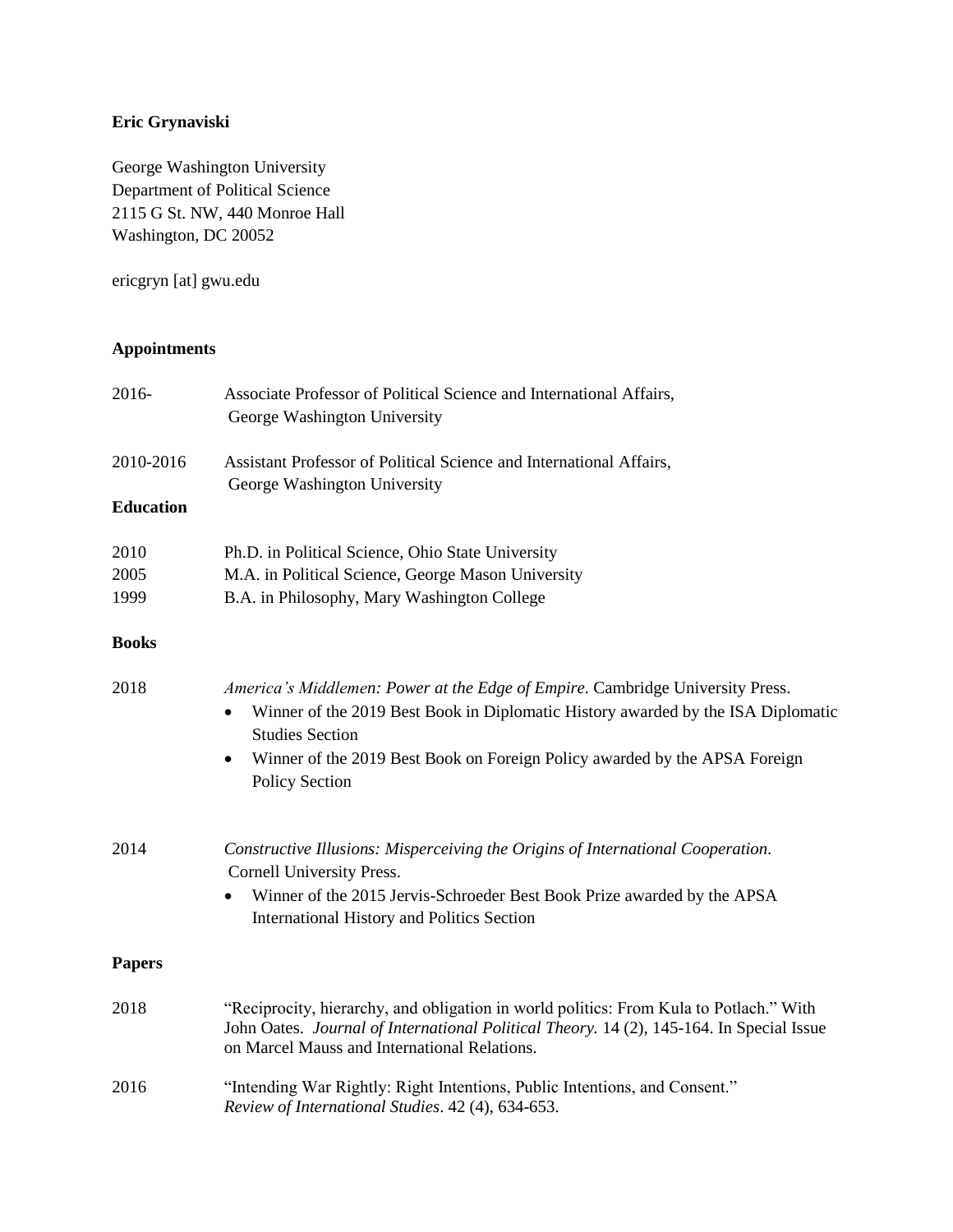| 2015 | "Brokering Cooperation: Intermediaries to US Non-State Allies, 1776-1945." <i>European</i><br>Journal of International Relations. 21 (3), 691-717.              |
|------|-----------------------------------------------------------------------------------------------------------------------------------------------------------------|
| 2015 | "Hierarchy and Judicial Institutions: Arbitration and Ideology in the Hellenistic World"<br>With Amy Hsieh. <i>International Organization.</i> 69 (3), 697-729. |
| 2013 | "Causes, Contrasts, and Counterfactuals." European Journal of International Relations.<br>19 (4), 823-846.                                                      |
| 2013 | "The Bloodstained Spear: Public Reason and Declarations of War." International<br><i>Theory</i> , 5 (2). 238-272.                                               |
| 2010 | "Necessary Illusions: Misperception, Cooperation, and the Anti-Ballistic Missile<br>Treaty." Security Studies, 19 (3), 376-406.                                 |

# **Publications (Other)**

| 2017 | Review of Richard Moss's Nixon's Back Channel to Moscow: Confidential Diplomacy<br>and Détente. H-Diplo, December.                                                                              |
|------|-------------------------------------------------------------------------------------------------------------------------------------------------------------------------------------------------|
| 2016 | "Uncommon Effects and Uncommon Causes." International Studies Review. 18 (2),<br>409-411. [Review of Lebow's Constructing Cause in International Relations.]                                    |
| 2016 | "Thinking Holistically about Transparency." International History and Politics<br><i>Newsletter.</i> 1 (2), 7-9.                                                                                |
| 2015 | Review of Brian C. Rathbun's <i>Diplomacy's Value</i> . In <i>Perspectives on Politics</i> .13 (3),<br>920-922.                                                                                 |
| 2010 | "Do Our Philosophical Commitments Matter?" Review of Patrick Thaddeus Jackson's<br>The Conduct of Inquiry in International Relations. In Qualitative & Multi-Method<br><i>Research.</i> 8: 4-9. |

### **Working Papers**

# Theories of Cooperation

"A Perfect Theory for Bananafish: Reevaluating the Role of Intersubjectivity in International Politics."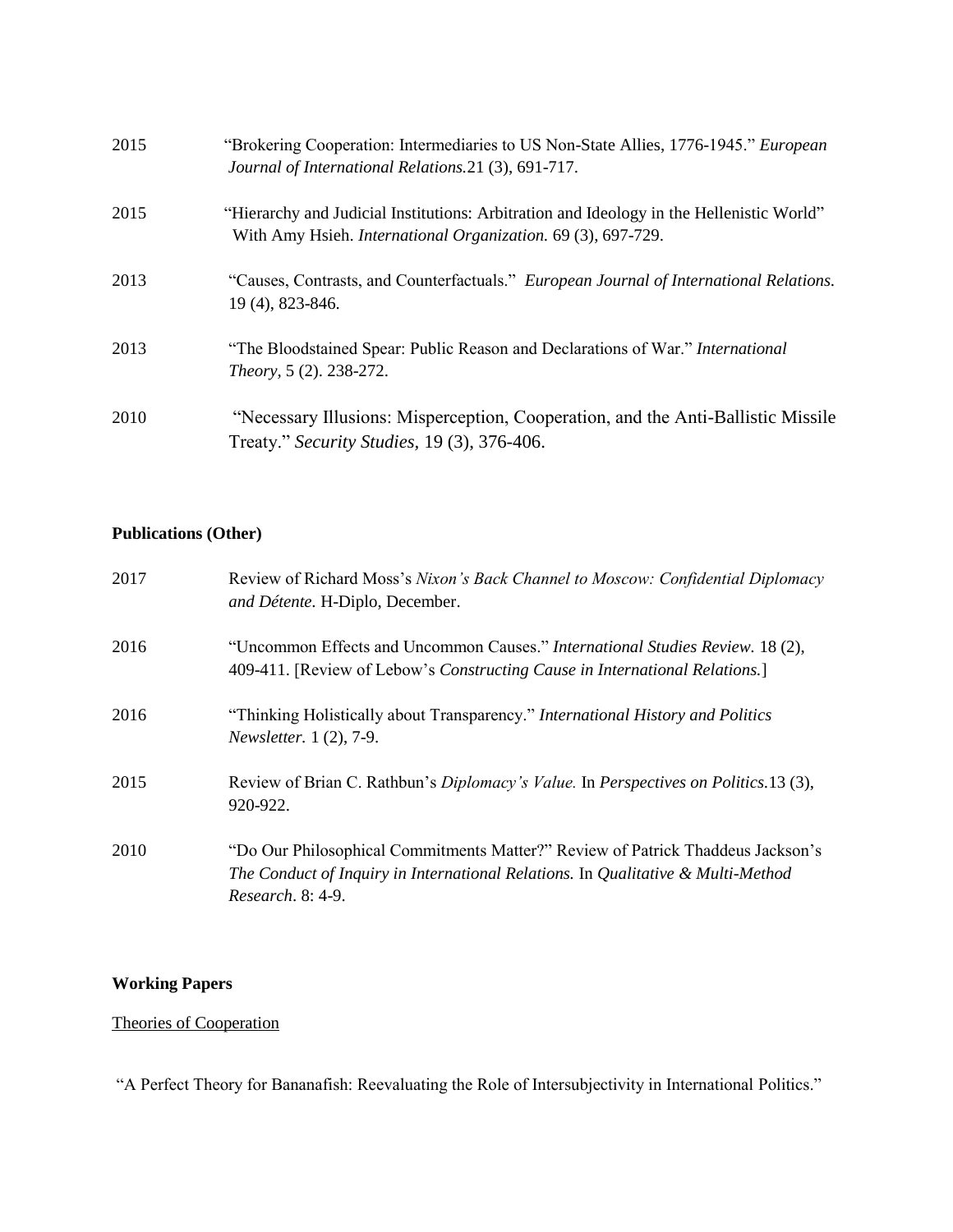"The Problem of Social Integration in International Relations Theory."

"Amity Lines and Escalation Ladders: Schmitt and Schelling on Deliberation and the Expansion of War." [With Austin Carson]

### Ethics and International Relations

"Politics for the People: A Progressive-Era View of Policy Relevance."

#### Qualitative Methods and Philosophy of Science

"A Distributed Cognition Approach to Case Selection."

### **Conference Presentations and Invited Talks**

- 2016. Discussant for Book Incubator Workshop for Bentley Allan's "From Means to Ends: How Scientific Ideas Transformed International Politics, 1550-2010." John Hopkins University
- .2016. "Reciprocity, hierarchy and obligation in world politics: From Kula to Potlatch." [With John Oates] Workshop on Marcel Mauss, University of Duisburg-Essen and at International Studies Association-Northeast (Baltimore)
- 2015. "The Informal Origins of American Empire: Pigs and Papists in Samoa." Presented at William and Mary College, Government, the University of Ottawa (2016), and McGill University (2016). Also presented at the Annual Meeting of the American Political Science Association (San Francisco and Philadelphia).
- 2015. Chair and Organizer. Round Table on International Social Theory. Annual Meeting of the International Studies Association (New Orleans).
- 2015. "Amity Lines and Escalation Ladders." With Austin Carson. Annual Meeting of the International Studies Association (New Orleans).
- 2015. "Social Skill and International Cooperation." Annual Meeting of the International Studies Association (New Orleans).
- 2014. Chair and Organizer. Round Table on Causal Explanation in International Politics. International Studies Association (Toronto).
- 2013. "A Progressive Era Theory of Policy Relevance." International Studies Association ISSS-ISAC Joint Annual Conference (Washington).
- 2013. "Arbitrating the Hellenistic World." With Amy Hsieh. Annual Meeting of the International Studies Association (San Francisco)
- 2012 "Right Intentions as Public Intentions." Annual Meeting of the International Studies Association (San Diego)
- 2012 "Cultural Brokers: Explaining U.S. Cooperation with Non-State Allies, 1776-1945) Annual Meeting of the International Studies Association (San Diego) \*Later versions presented at International Studies Association-Northeast*,* 2013 (Providence), and American Political Science Association Annual Meeting, 2014 (Washington, DC).
- 2011. "The Problems of Social Integration in IR Theory." Annual Meeting for International Studies Association (Montreal)